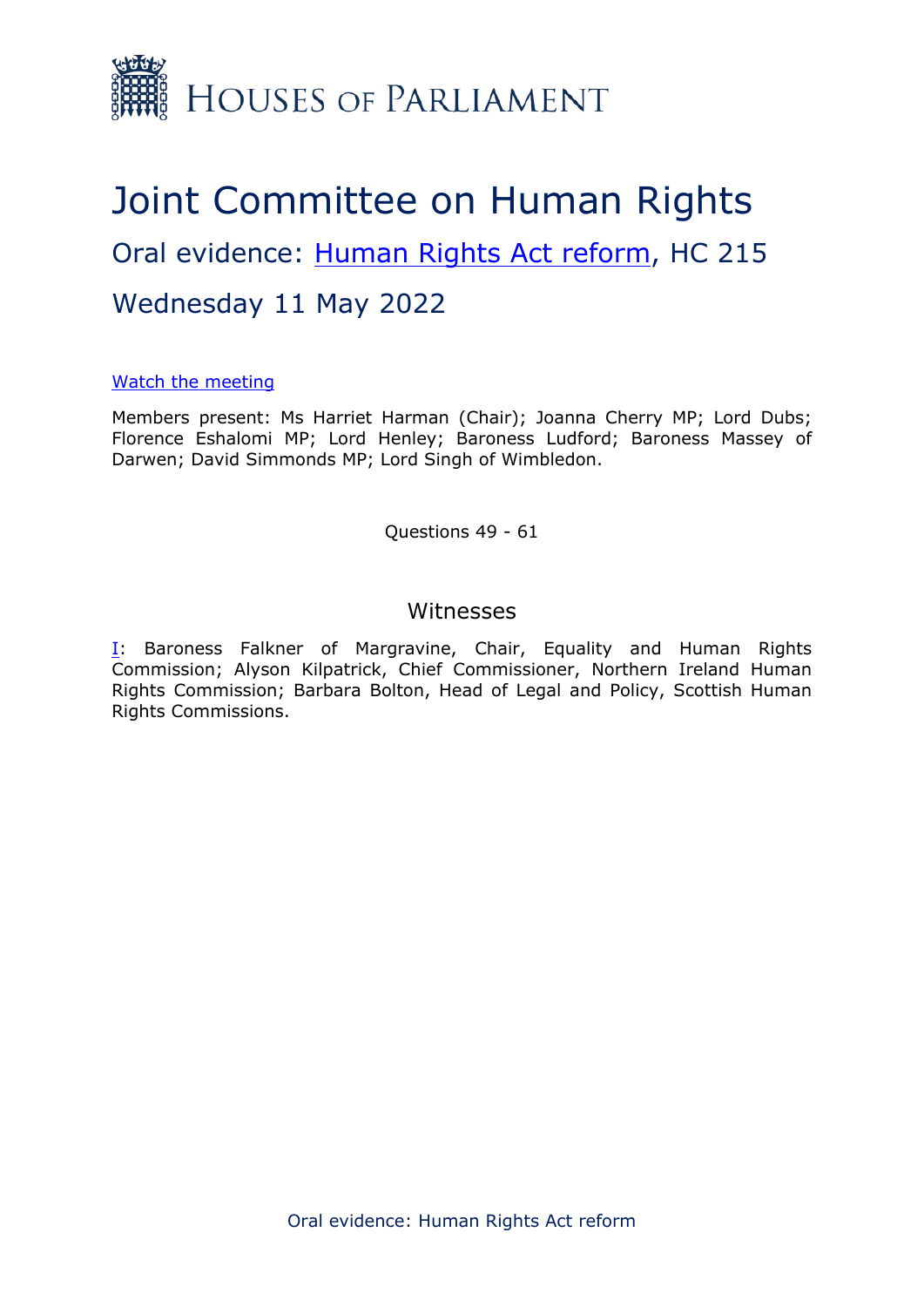## <span id="page-1-0"></span>Examination of witnesses

Baroness Falkner of Margravine, Alyson Kilpatrick and Barbara Bolton.

Q49 **Chair:** Welcome to this afternoon's session of the Joint Committee on Human Rights. We are a committee half made up of Members of the House of Commons and half made up of Members of the House of Lords. We are meeting today with some of us in the room and some of us remotely. As our title suggests, our concern is human rights and we scrutinise the Government and other issues to do with human rights and we report to Parliament.

This afternoon's session is the fourth evidence in our Joint Committee on Human Rights inquiry into the Human Rights Act. You will have heard in the Queen's Speech yesterday the Government announce that they were going to bring forward a Bill of Rights, so this inquiry is very relevant and important.

In December last year, the Government published a consultation paper called *Human Rights Act Reform: A Modern Bill of Rights*, which is what they announced yesterday in the Queen's Speech. In April of this year, this committee published a response to that consultation in which we found that the Government's proposals risked weakening existing human rights protections and would result in more cases being sent to the European Court of Human Rights. Given the importance of the Human Rights Act in the devolved nations, we were concerned that the Government's proposals could have unintended consequences for the constitutional settlement in the UK, something that is very much brought into relief right now.

The purpose of today's session is to consider further the role of the Human Rights Act in the four nations of the UK and the impacts of the Government's proposed reform on the devolution settlement. We will be hearing from the Equality and Human Rights Commissioner, for which we are very grateful. In our first panel, we have the chair of the Equality and Human Rights Commission, Baroness Falkner of Margravine. We will also be hearing from Northern Ireland, Scotland and Wales. The issue is how the Human Rights Act has worked in the past and the implications of what is being mooted for the Bill of Rights that will be brought forward.

Also in this first session we have Alyson Kilpatrick, chief commissioner to the Northern Ireland Human Rights Commission. We very grateful to you, Alyson, for joining us. We also have Barbara Bolton from Scotland. She is head of legal and policy at the Scottish Human Rights Commission.

I will start with a first question to each of you. Could you sum up briefly what impact the Human Rights Act has had on how human rights are enforced in the part of the UK that you have responsibility for?

*Baroness Falkner of Margravine:* Can I start by saying that it is a great pleasure to be before you and your esteemed committee today? Of course, you are extremely familiar with the work of the Equality and Human Rights Commission, but for the record I might just explain that our human rights remit extends to England and Wales and to reserved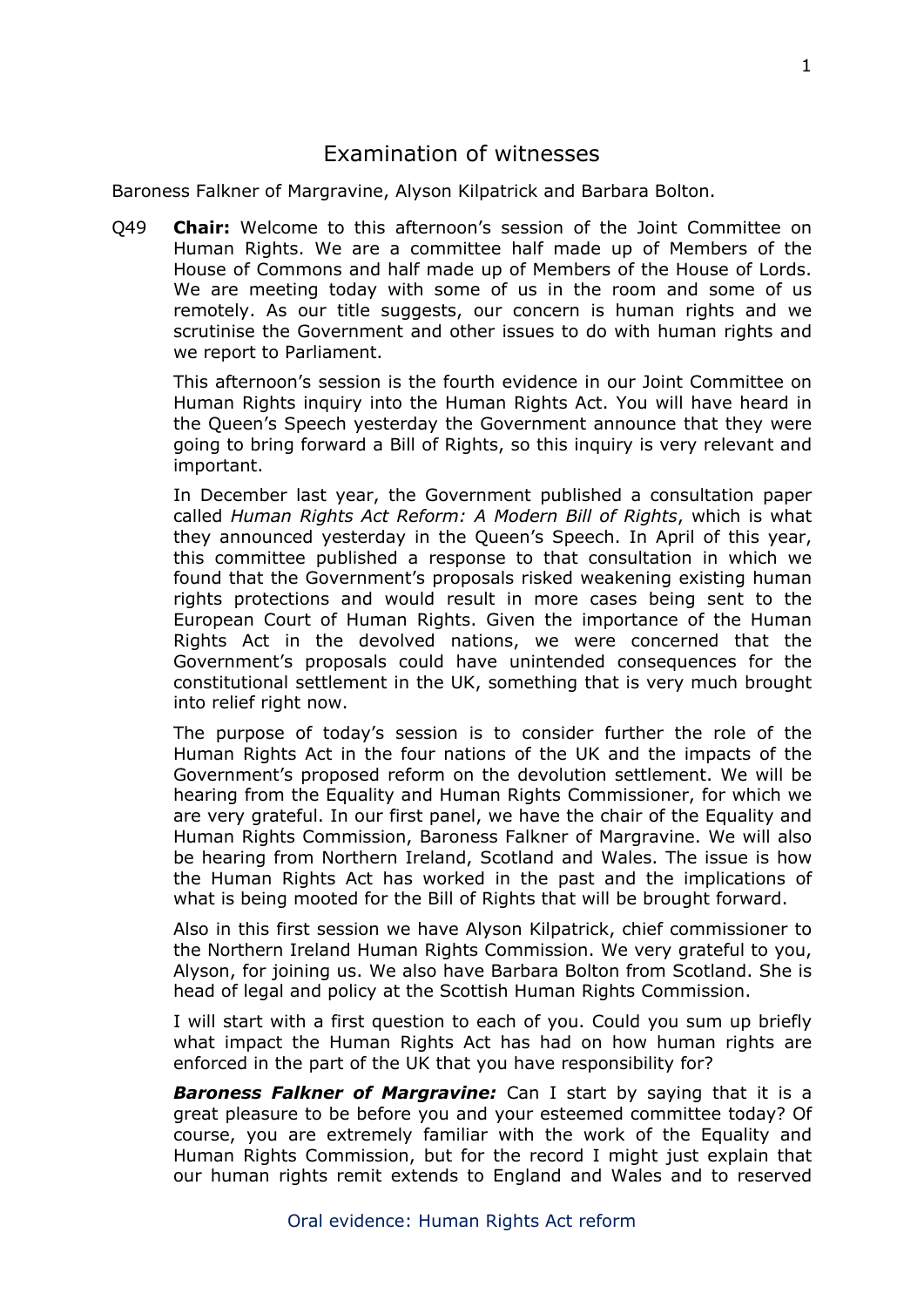matters in Scotland, with devolved matters being the responsibility of the Scottish Human Rights Commission, represented here by Barbara Bolton. I will therefore defer to colleagues from the SHRC and the NIHRC on human rights and devolution matters relating to Scotland and Northern Ireland. My comments will refer primarily to England and Wales, unless the question goes into reserved matters in Scotland.

The Human Rights Act has played, and continues to play, a vital role in the protection of human rights in the United Kingdom. We have read your recently published report with great interest and we concur with a great number of your findings.

One of the problems we found with the Government's proposals is that, as with most consultation documents, no Government of the day can say very much in their consultations, because otherwise it would appear that they had made up their mind. On the other hand, there is never sufficient detail to understand what the Government intend to achieve. We have analysed the consultation document in that spirit. The principal point that we wish to make is that the Government have given a raft of cases in evidence, but we cannot truly ascertain their intention in detail until we see a draft Bill.

We agree with your committee's conclusions that the draft Bill must be put to pre-legislative scrutiny, but we also have other proposals in that regard.

On the issue of the contribution of the enforcement of human rights in the United Kingdom, we have found that in the nearly 25 years that it has been in existence, the Human Rights Act has made a substantial contribution to improving protections of human rights in the UK. First, and most notably, litigants do not have to go the Strasbourg court; they can enforce their rights in the United Kingdom, which is a huge advance. It truly brings human rights home, as was the caption at the time.

As examples, disabled people and their families have a right to have a say in decisions about their care—that was the London Borough of Hillingdon v Steven Neary case in 2011; gay couples cannot be discriminated against in inheritance matters; and hospital patients at risk of suicide have a right to be protected by the hospital caring for them that goes to positive rights and public protections.

Overall, prior to the enactment there was access to justice, but the access was distant. Since then, there have been improvements in access. In the intervening period, our courts have developed human rights jurisprudence in the UK, which is incredibly valuable in advancing and understanding how convention rights apply here, and public authorities' human rights practice has improved.

I could go on, but I suspect that you would rather want me to stop so that you can hear from others.

**Chair:** Those are three very clear and lucid points. Thank you.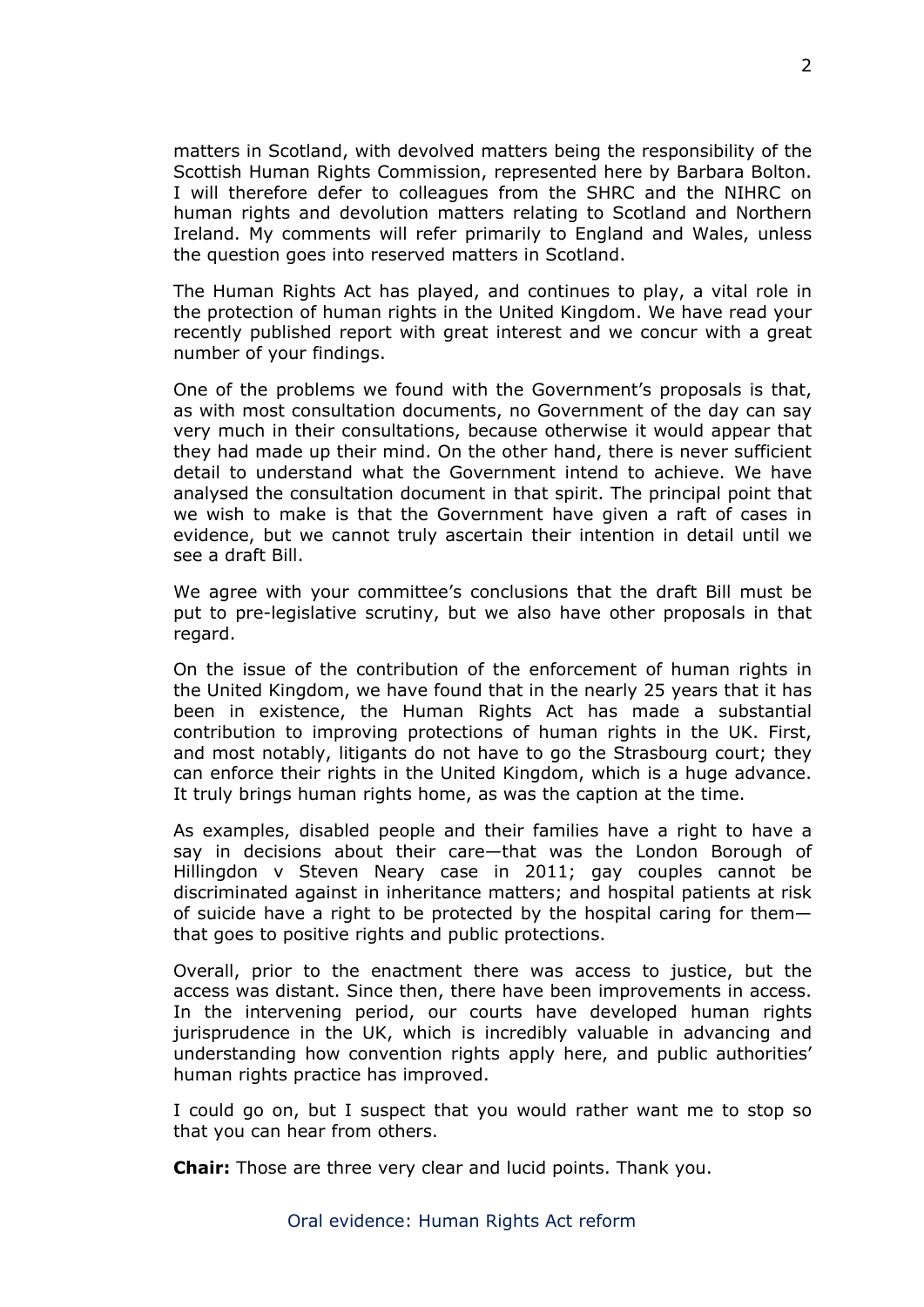*Barbara Bolton:* I agree with everything that was outlined there about the positive impact of the Human Rights Act—in particular, enforcement through the courts.

Painting a picture of the story in Scotland, I would say that on the whole it has been positive. However, I do not think anyone would suggest that we are there yet on full respect and protection for and fulfilment of human rights in Scotland. We recently submitted to the universal periodic review and highlighted various areas where improvement is needed. That said, there has been significant progress, and the Human Rights Act has been a critical part of that.

The work of the commission as Scotland's human rights institution to promote best practice in relation to human rights and to look at the practices of public bodies has been enhanced greatly by the existence of the Human Rights Act, particularly Section 6, because it brought the European convention rights into national law.

All public authorities are aware that the backdrop to this is, ultimately, enforcement in court. Alongside embedding the Human Rights Act into the Scotland Act, which we will come on to later, that has ensured that the embedding of human rights practice is prioritised from the top down, from the Scottish Government and Scottish Parliament down through all local authorities and public service providers.

There is an understanding and an appreciation of the importance of embedding human rights into the delivery of services. In its lifetime, the commission has done a range of work in that area, working with various institutions across the public sector such as the prisons inspectorate body in Scotland, where we have worked to embed a human rights-based approach into its work. The aim is always to take them a certain distance and then have them run with it themselves. The prisons inspectorate body recently created a new post, an individual who will look specifically at further embedding human rights into its practices, which is exactly what we want to see.

We have also used the Human Rights Act in specific areas of our work. For a number of years we have done work on historic child abuse in care settings in Scotland, where the bringing of the convention rights into national law through the Human Rights Act was key. We have recently published a joint piece of work, and the positive aspects of the duty on the state to protect life were critical to applying a human rights lens to how we look at deaths in custody in prison settings. The fact that these rights are incorporated into national law has played a key role in the respect that our recommendations are given, because there is such an awareness that the backdrop, ultimately, is enforcement. The Human Rights Act is embedded in the Scotland Act, so it is part of the fabric of the work of the Scottish Parliament.

It has also been beneficial in increasing awareness and understanding of human rights. Again, we are not there yet; there is much to be done, and much to be done in the education sphere at all stages of life, but we do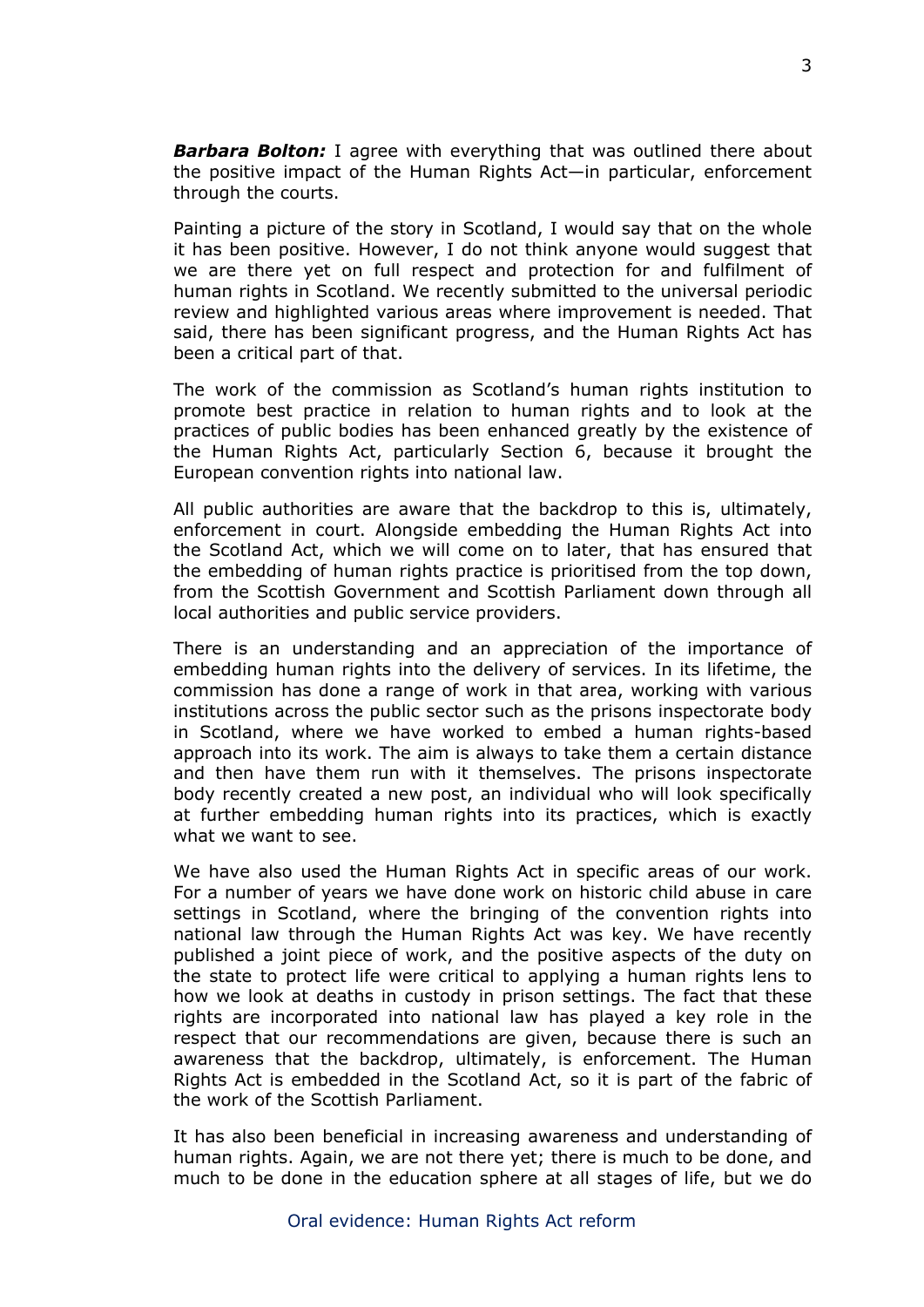not recognise the very negative portrayal or perception of human rights that is outlined in the consultation paper. Across civil society in Scotland, there is broad support for human rights. In the participation work that we have done, again jointly, we frequently hear that people want to see rights enforced and made real in practice. It is not that people are sceptical about human rights; it is that they want to see them fully fulfilled. In general, it is a very positive story.

**Chair:** Thank you very much for that perspective from Scotland.

*Alyson Kilpatrick:* It is a pleasure to contribute to your very important scrutiny of the proposals.

The commission sees the Human Rights Act as having been the vital tool in ensuring human rights compliance across the UK, and that is particularly so in Northern Ireland. The ability to bring an alleged violation of human rights before a domestic court and not to have to go through what some people call the circus of Strasbourg has brought rights home, which was the intention of the Act in the first place. It has been very significant in Northern Ireland, politically and practically.

The Act has facilitated individuals in cases that have benefited the rest of the UK and, I would say, across Europe. It has enabled individuals to hold the state to account in Northern Ireland on issues as fundamental as the right to life and the right to an independent investigation following the alleged unlawful taking of life. That has been reflected also in the UK Supreme Court, which has largely been following European jurisprudence and applying the Human Rights Act directly.

An interesting point, which is often overlooked, is that during a period of suspension of the NI Assembly between 2017 and January 2020, the Human Rights Act continued in force and could be used in relation to abortion services in Northern Ireland. You may recall Lord Mance commenting on how the law on access to abortion in Northern Ireland was in need of radical reconsideration. That led directly to the abortion regulations being introduced, despite the instability in Northern Ireland with the suspension of the Assembly. I do not need to remind you what has been happening in recent days. The instability may continue, so something concrete that people can turn to and enforce in the local courts will become increasingly important.

The political commitment and will to see human rights enforced in Northern Ireland was central to the peace process and certainly to the Belfast/Good Friday agreement, and was translated into the Northern Ireland Act, for example. The Government recognised the centrality of human rights, not just symbolically, although symbolically it is very important, but practically. It has been used to great effect in Northern Ireland.

I would say that the use of it in Northern Ireland has benefited the rest of the UK. We would certainly want to see the Human Rights Act strengthened, not diminished. We do not recognise the basis upon which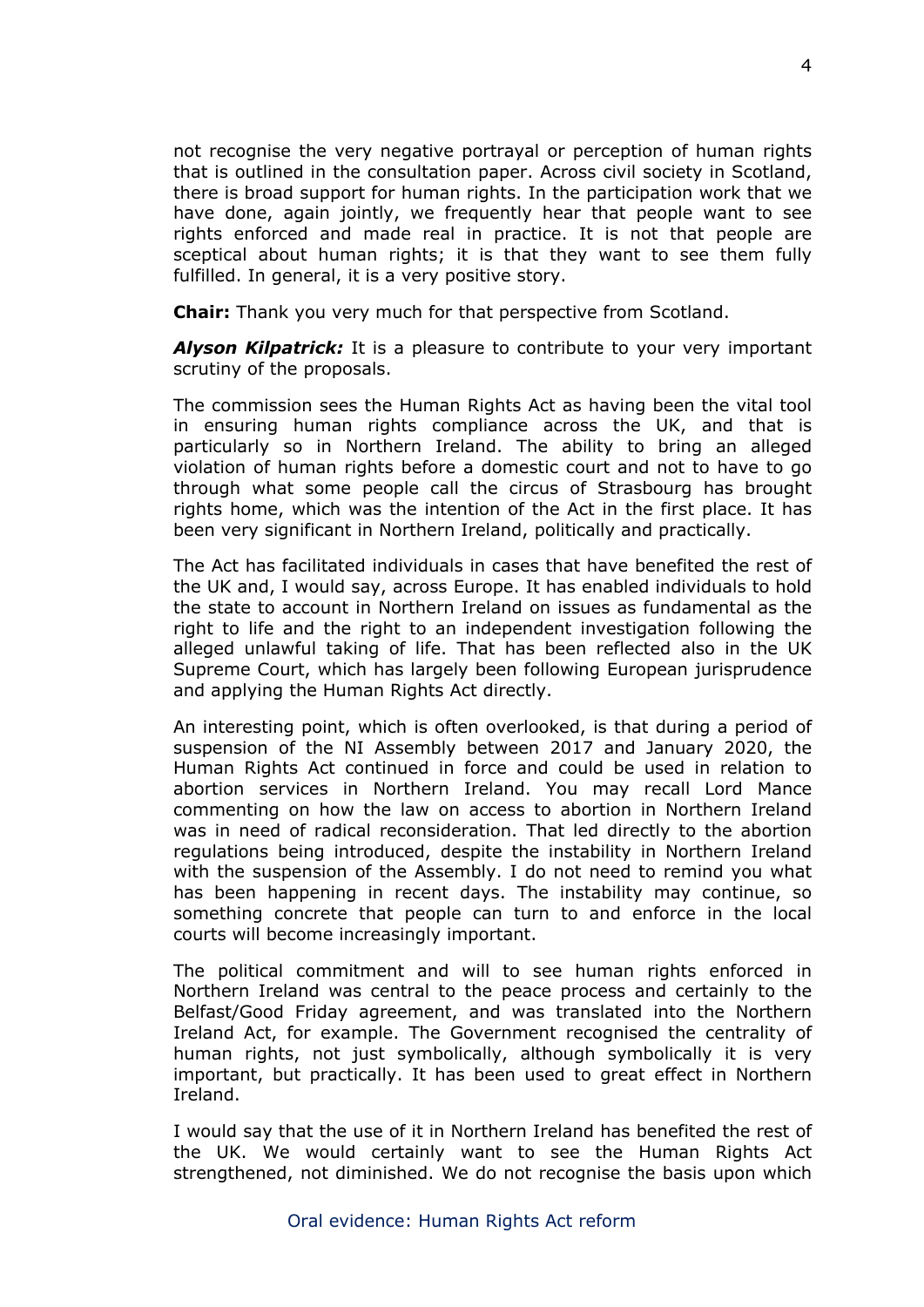these proposals have been put forward, certainly not in Northern Ireland. We think the proposals have paid scant regard to the impact of stronger human rights protection that has been seen in Northern Ireland. We would be very concerned to see any weakening of the Human Rights Act through replacement or amendment in a Bill of Rights. If anything is to change, it needs to be strengthened not weakened.

**Chair:** Thank you very much for those answers.

*Baroness Falkner of Margravine:* In Wales, similar to the United Kingdom, the HRA has served to significantly improve rights protections and access to redress. A number of additional initiatives have also been developed in Wales to build on the protections provided by the HRA. There has been, for example, the partial incorporation of the UN Convention on the Rights of the Child into Welsh law, the partial incorporation of UN principles for older people, and the creation of the Older People's Commissioner for Wales. The Welsh Government have also made a commitment to incorporate the Convention on the Elimination of All Forms of Discrimination against Women—CEDAW—and the CRPD, the Convention on the Rights of Persons with Disabilities. They are moving at a different pace and at a different level in incorporating human rights protections more clearly. All I wanted to say is that there is a divergence between England and Wales.

**Chair:** Thank you very much for those answers. In spite of different cultural contexts, there is a very strong common view about the Human Rights Act enabling you to ensure that there is an embedding of human rights culture, making enforcement more accessible and bringing in our own jurisprudence to add to European jurisprudence. It is very encouraging to hear the same positive view of the Human Rights Act from your different cultural contexts.

Q50 **Lord Dubs:** I am a Labour member of the Lords. What effect will the Government's proposals have on individuals trying to enforce their rights? Are there any proposals that you are particularly enthusiastic about or concerned about? If so, why?

*Baroness Falkner of Margravine:* One has to recognise that it is a consultation and we have not seen the detail, but trying to take a positive look it, we are extremely relieved that the United Kingdom Government have stated their commitment to remain a party to the European convention and to maintain their commitment to international human rights, although the politics of the Northern Ireland protocol is a bit of a moving feast. We find these commitments incredibly important to the protection of human rights in the United Kingdom.

We are glad to see that the Government have taken up an BIHR recommendation, which we had previously recommended, and a database we developed to keep track of judgments relying on Section 3, which is the requirement for courts to read and give effect to legislation in a way that is compatible with convention rights, so far as that is possible. We think that would enable Parliament and government to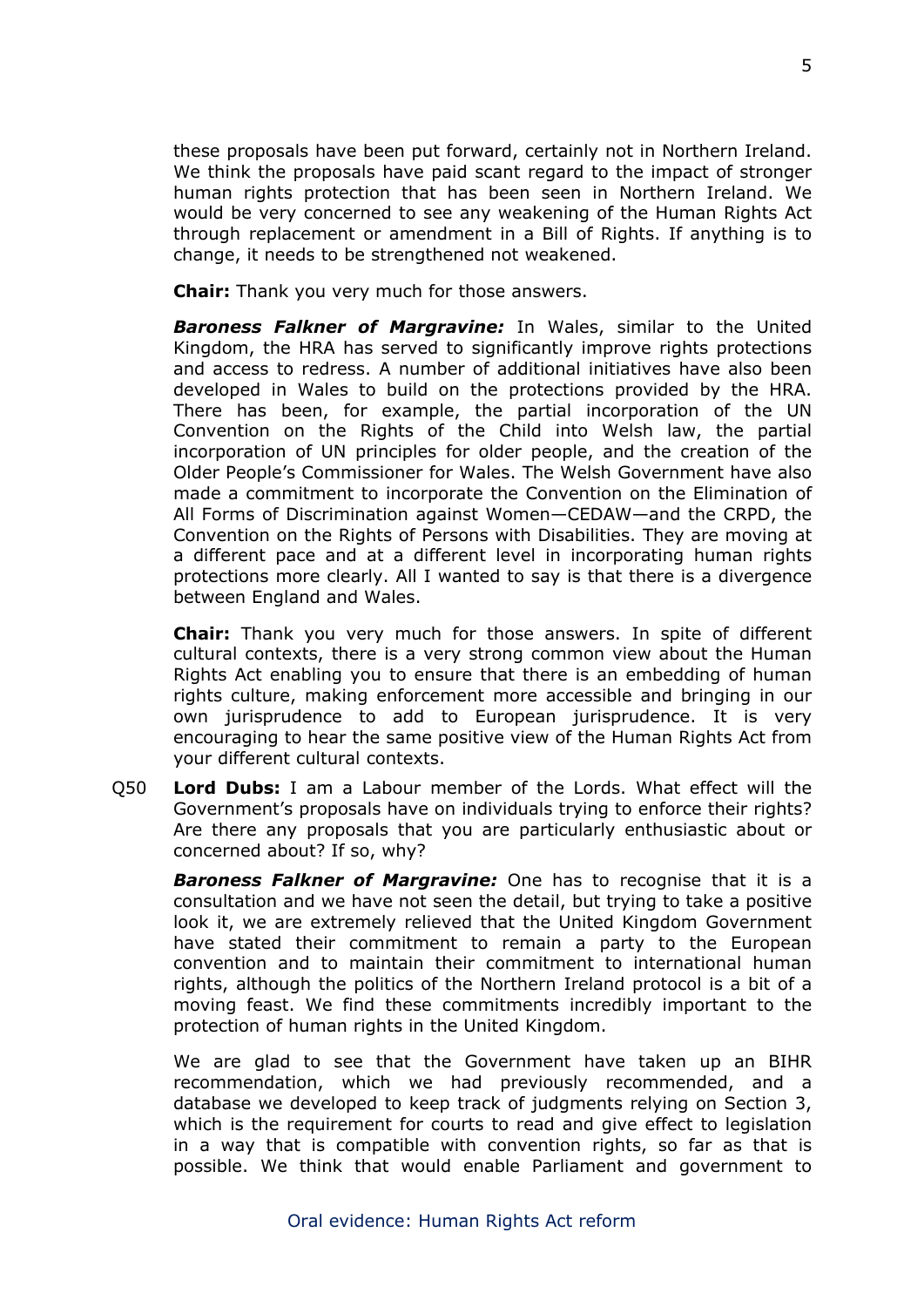develop a better understanding of how the provision is working in practice. However, we recommend that no changes are made to the provision before this is in place so that we can get a good read across of the evidence they have for that.

We are concerned about the potential implications for devolved contexts. But overall, putting it in plain English, our greatest concern is the confusion, if I might say that, created in our minds throughout this consultation about the Government's attempts to reflect again on the human rights framework and its application through UK courts, which is one side of a particular problem, and their sweeping ambitions to put forward a Bill of Rights.

A Bill of Rights, roughly 330 years since the last one, is a big constitutional innovation in a country that on the whole has a noncodified constitution. We think that combining these two things into a single sentence or two in the Queen's Speech is rather problematic. If the Government wished to look at specific applications of the operation of the Human Rights Act, we think it would have been more relevant for them to do so in a very constrained and defined way, with some of the evidence base that they consult in their consultation paper.

The idea of codifying a Bill of Rights in our country requires deep thought, cross-party consultation, and cross-party support and consensus. As we know from your committee and the work of previous Governments in this area—I have to confess that I was a member of the House of Lords Constitution Committee at the time, so I remember the long tail of these discussions—we as a country have been debating these issues for some 20 years post the implementation of the Human Rights Act, and we accept that the Government are looking at it in the round, but none of those proposals went anywhere. The question that arises for someone like me is that if the proposals did not go anywhere across so many Governments, where will they go today? In plain English, that is the way I would put it at this point.

In the details of our proposals, we are concerned about devolved contexts and the permissions stage. We can see the problems in some of the specific cases that they give, but to us that does not build a convincing case for an overall deep and substantive review of the Act at this point. I would leave it at that for now.

**Lord Dubs:** May we turn to Scotland?

*Barbara Bolton:* In summary, the Scottish Human Rights Commission is extremely concerned about the proposals and the severe negative impact that those proposals would have on access to justice and to a remedy for individuals across society, and the potential that this would leave the UK in breach of Article 13 of the European convention.

The first thing you need to have in order to enforce your rights is certainty as to what your rights are, the content of those rights, and how those rights apply in particular circumstances. Over 20-plus years, we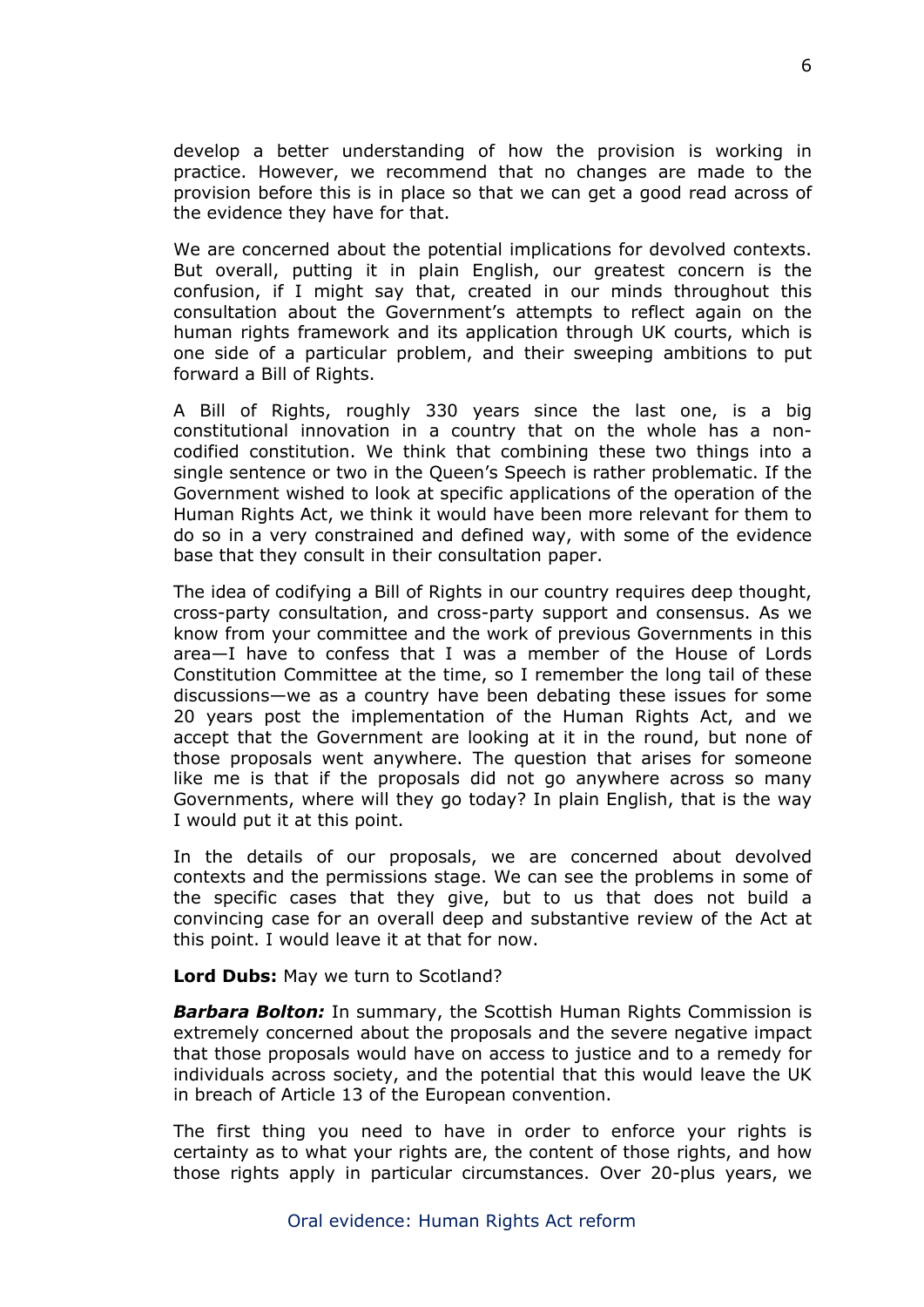have developed jurisprudence that has brought clarity in relation both to particular rights and to the approach the courts will take to applying those rights in particular circumstances, and that has built confidence in duty bearers and rights holders.

Here we are talking about decoupling the national courts' approaches to the interpretation of rights from the European court, which is currently an anchor. That does not mean that we follow them in every way in every case, but we generally follow them where there is clear and consistent jurisprudence. Overall, that could bring us back to the situation prior to the Human Rights Act, where, as Baroness Falkner said, individuals had to go all the way to the European Court of Human Rights to secure their remedies. The issue there is that very few people will manage to do that.

The barriers to accessing justice—time, money and emotional resource are quite incredible for individuals as things stand. The most marginalised and those most at risk already find it more difficult to argue and advocate for their rights and to secure remedy for a breach of those rights. Instead of addressing those considerable issues and making it easier for people to enforce their rights, the Government are talking about making it vastly harder by introducing various hurdles that people would have the burden of overcoming before they could even present their case to a tribunal or a court.

One example is having to exhaust all other routes through common law before turning to the Human Rights Act. Our adversarial system means finding and engaging a solicitor to do that exhaustive research for you to find out if there are any other routes to remedy before you turn to your clear human rights. It brings in the possibility of satellite legislation, because none of this is made very clear in the consultation document.

The parameters of these tests—showing that you deserve your rights, that you have clean hands, that your conduct throughout life does not mean that those rights should be curtailed—and just how the courts will apply them have yet to be seen and could take many years to resolve. Demonstrating significant disadvantage raises the prospect of satellite legislation, uncertainty and confusion, and increases the considerable hurdles while undermining the universality of human rights, which is a fundamental principle underlying the human rights system.

We all have those rights. Every individual has those rights when they come forward to advocate for their rights, regardless of what may have happened in their earlier lives. Fundamental to human rights principles is the right to be treated the same as everybody else. The idea that some human rights breaches do not warrant a remedy would undermine a human rights culture by suggesting that there is a certain level of human rights breaches that we can live with. We are extremely concerned about suggestions that we should go down those routes. In the interests of time, I will leave it there.

**Lord Dubs:** Thank you. May we hear from Northern Ireland?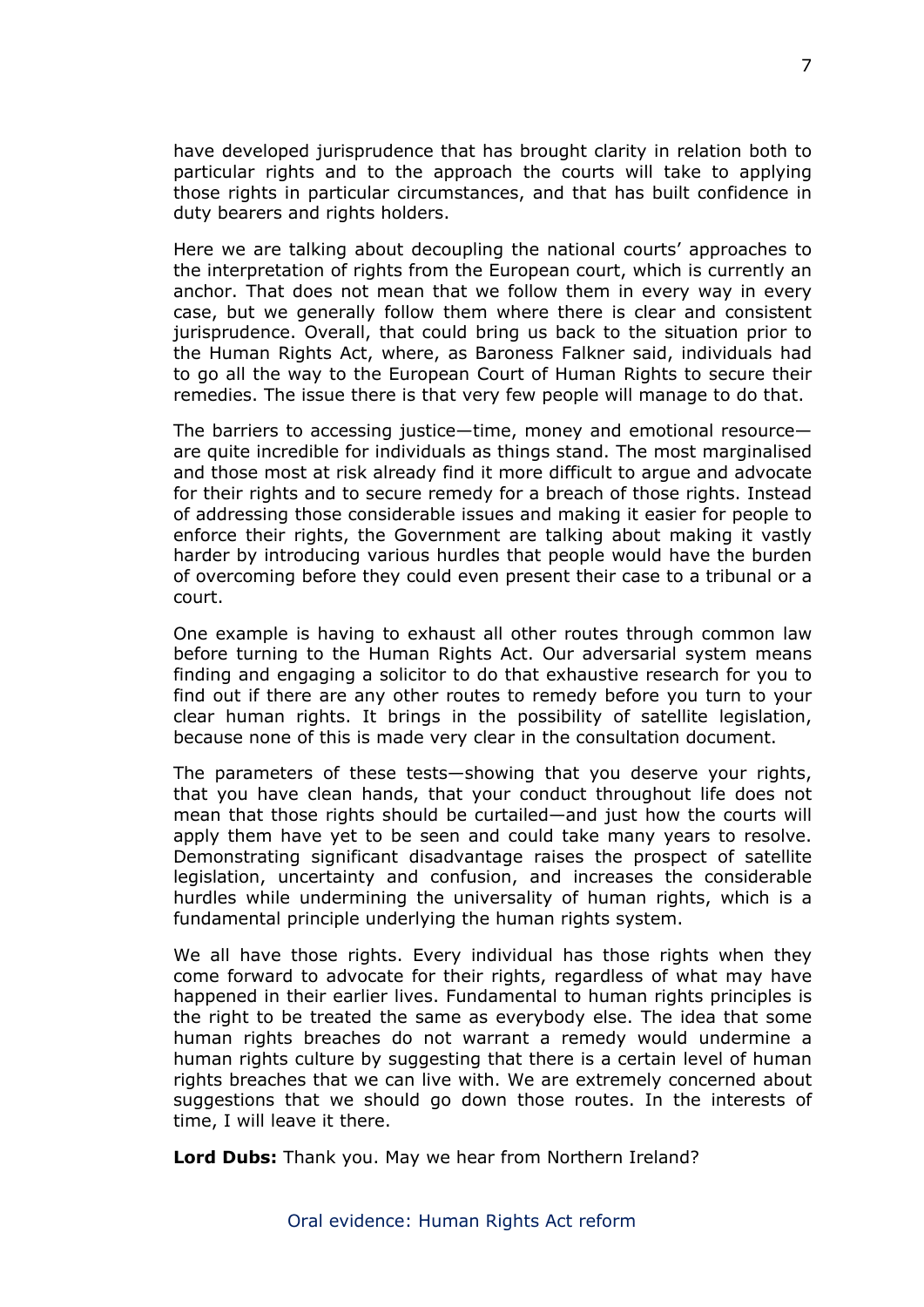*Alyson Kilpatrick:* My answer is rather simple and basic. It goes back to the fundamental point that human rights are themselves basic and that there should be a very basic standard that everyone is entitled to expect.

Human rights should be central to everything for everyone. These proposals mean in practice that far fewer people will be able to complain if their rights are violated, and the circumstances in which those fewer people will be able to complain or get any sort of remedy will also be much more limited. So this has a direct impact on individuals' rights to have their human rights protected.

The importance of being able to go down to one's local court to have that protection, and the importance of the Government saying that it is so fundamental that one should be able to take complaints to your local district judge, cannot be overstated. Our concern is that very basic one. We do not complain about any individual proposal but about the notion of the Human Rights Act needing to be amended at all, or indeed going so far as needing to be scrapped, or that there is anything wrong with how it operates in practice. I have certainly not seen any evidence that makes the case for reform of the already perfectly good Bill of Rights that we have in the Human Rights Act, which serves the purpose that most of us, I think, can see should be served.

Another fear of ours about these proposals generally is their divisive nature and the divisive language used throughout, singling out, it seems to me, certain groups as less worthy of rights protection. That, of course, goes right to the basis of human rights, the universality of rights, that the other speakers have spoken about.

Another point is less about going to court and more about the Human Rights Act requiring public authorities to always act in compliance. In Northern Ireland, that may be the single most important part of the Act. It has changed everything. A very good example of that is policing. The police have transformed beyond recognition, not necessarily because they were able to go to court, or anyone was able to take them to court, over their human rights, but because they were required as a matter of statute to comply with the European convention and the rights therein. That has been transformative in Northern Ireland. When we are looking at courts and people enforcing their rights, it should not be seen simply in the context of enforcing a complaint or getting a remedy through a court but in the context of enforcing their rights in a very practical sense on the street.

Q51 **Baroness Ludford:** I am a Liberal Democrat member of the House of Lords. Thank you, all three of you, for your very clear and interesting evidence so far.

I want to ask about the impact on the devolution settlement. I think what has come out of your evidence on the first two questions is, if you like, the added value in Scotland, Northern Ireland and Wales and a feeling that England has been somewhat left behind. The government consultation suggests that a new Bill of Rights will "reflect the different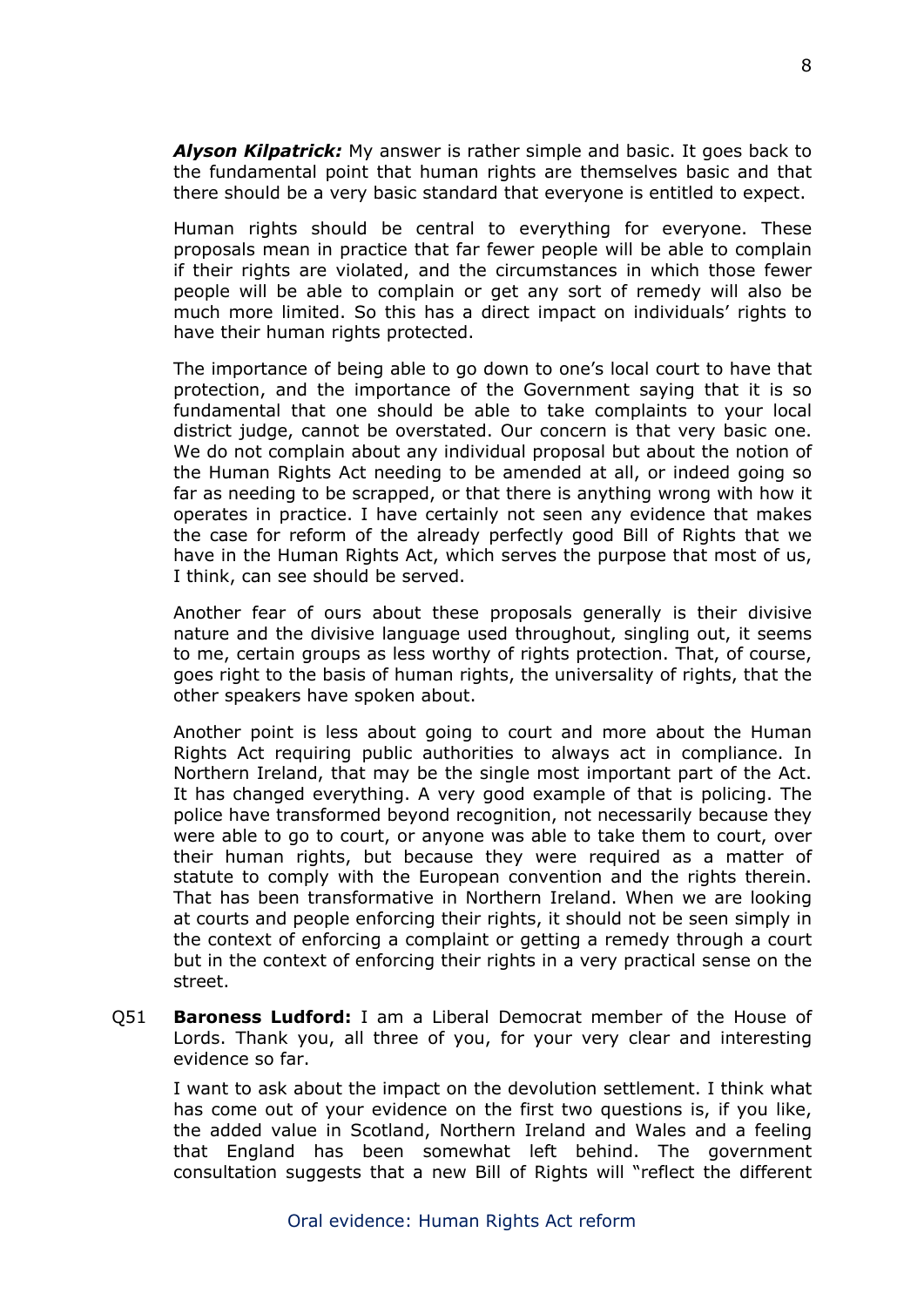interests, histories and legal traditions of all parts of the UK". The consultation notes, for example, that in Scotland there is no right to jury trial. Are there any other divergencies across the four nations that you think the Government should be aware of when developing their reform proposals?

Also, what do you think the advantages and disadvantages of the divergences across the devolved nations may be? Do those divergences affect how individuals enforce their rights? There is a bit of repetition there, sorry.

**Barbara Bolton:** The use of the language "different legal traditions" perhaps underplays the situation. I think most lawyers would recognise that Scotland has a separate legal system. We have separate laws and a separate administration of justice, and there is a real lack of recognition of that broader situation in the consultation proposals. That means that there is no issue per se in a divergence, because we have always had that, and it goes back to well before devolution; it goes back hundreds of years to the founding of the union.

There is an issue, however, if one part of the UK has changes to the law that mean that the people living in that part of the UK do not have the basic minimum protections of international human rights, and that is what we are looking at here. The Government here are proposing regressive measures that would dilute human rights and put up barriers to access to justice. It is not an issue for the devolved nations to go further. I think everyone accepts that.

The UK Government did not take issue with that principle before the Supreme Court in relation to the children's rights Bill, and, as you have outlined, the three devolved nations are all, to some extent, embarking on projects to advance human rights, so I do not think that is an issue. However, the European convention sits within that broader international human rights system and represents the minimum standards that everyone is entitled to, and the concern is about proposals that may be regressive and leave a certain part of the UK with less rights protection than it ought to have.

Also, with regard to the separate legal system and separate administration of justice, there is a range of proposals here that go to the question of access to justice and court procedure. It is unclear whether UK legislation can address that without working with the various bodies within Scotland, but if it can, I query how that will work in practice and I have concerns about the layers of complexity and uncertainty that this would add.

We have no issue with divergence per se as long as the divergence is to go further with human rights, as Scotland is planning to do with the incorporation of a range of other international human rights treaties and standalone rights, rather than regressing from what is a floor or minimum standard for everyone.

**Baroness Ludford:** Many thanks.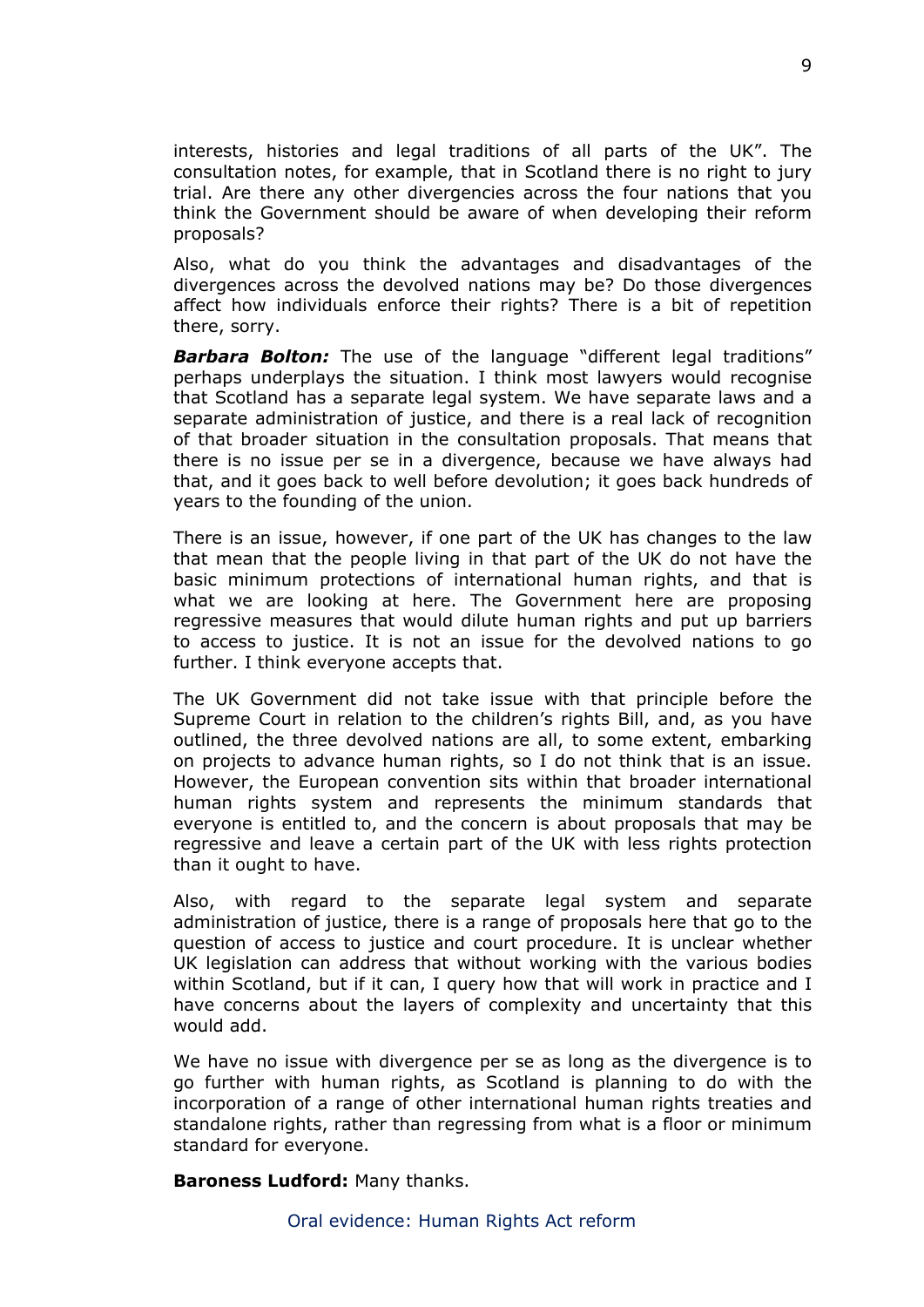*Alyson Kilpatrick:* I am not sure I can improve much on what has just been said. I simply remind the committee that the Human Rights Act and the enforceability of direct access to human rights was a key component of the Belfast/Good Friday agreement, and reference is made to that direct access. It can be seen, therefore, as a key component of the peace process itself and certainly of the outworkings of the peace process that are continuing.

Any statement of practical diminution of rights in Northern Ireland will have a damaging impact. It says a lot to the people of Northern Ireland, I think. It is going back on what was committed to in the Belfast/Good Friday agreement and the Northern Ireland Act. The Act itself has played a very positive role in Northern Ireland in relation to the universality of rights and the standard of rights across Northern Ireland when they have fallen behind the rest of the UK. There may be differences, and we would say that in Northern Ireland they are often of a negative nature, in that we have not risen to the same standard as other parts of the UK. Examples would be abortion services and adoption for same-sex couples. They are only now catching up in Northern Ireland.

I also do not accept that the proposals reflect or respect the different traditions, histories or legal traditions across the UK. If they do, they have paid scant regard to Article 2 of the protocol and the impact on Northern Ireland of leaving the European Union. That does not appear to be reflected anywhere in the proposals, so I fear that they have not been given much close consideration, which is one of the most striking differences, perhaps, among the four jurisdictions across the UK.

All I would add on the advantages and disadvantages of divergence is that divergence should be explained only in terms of some parts of the UK maybe getting better or less good at affording full access to rights. There should never be divergence in the rights of people. All people should have the same rights to the same standard. I worry that these proposals would give rise to a difference between people and separate out certain groups for whom those lower standards are all that they can expect. That can never be right. If the proposals achieve that, they will be wrong, unlawful, and contrary to the true spirit of universality of rights.

**Chair:** Thank you very much for those answers.

*Baroness Falkner of Margravine:* Madam Chair, I wanted to bring in the devolution implications for Wales—if not now, at a later point. I will be very brief. We think that the changes to the HRA will have implications for the Wales Act 2006 and the competence of the Wales Government. The competence of the Wales Government is defined by reference to the European convention as given effect in the UK by the HRA.

If the Government intend to replace this reference with a reference to domestic rights in a Bill of Rights, this might affect that competence materially, in two principal ways. One is that the power of the Welsh Government and the Senedd is limited by reference to convention rights,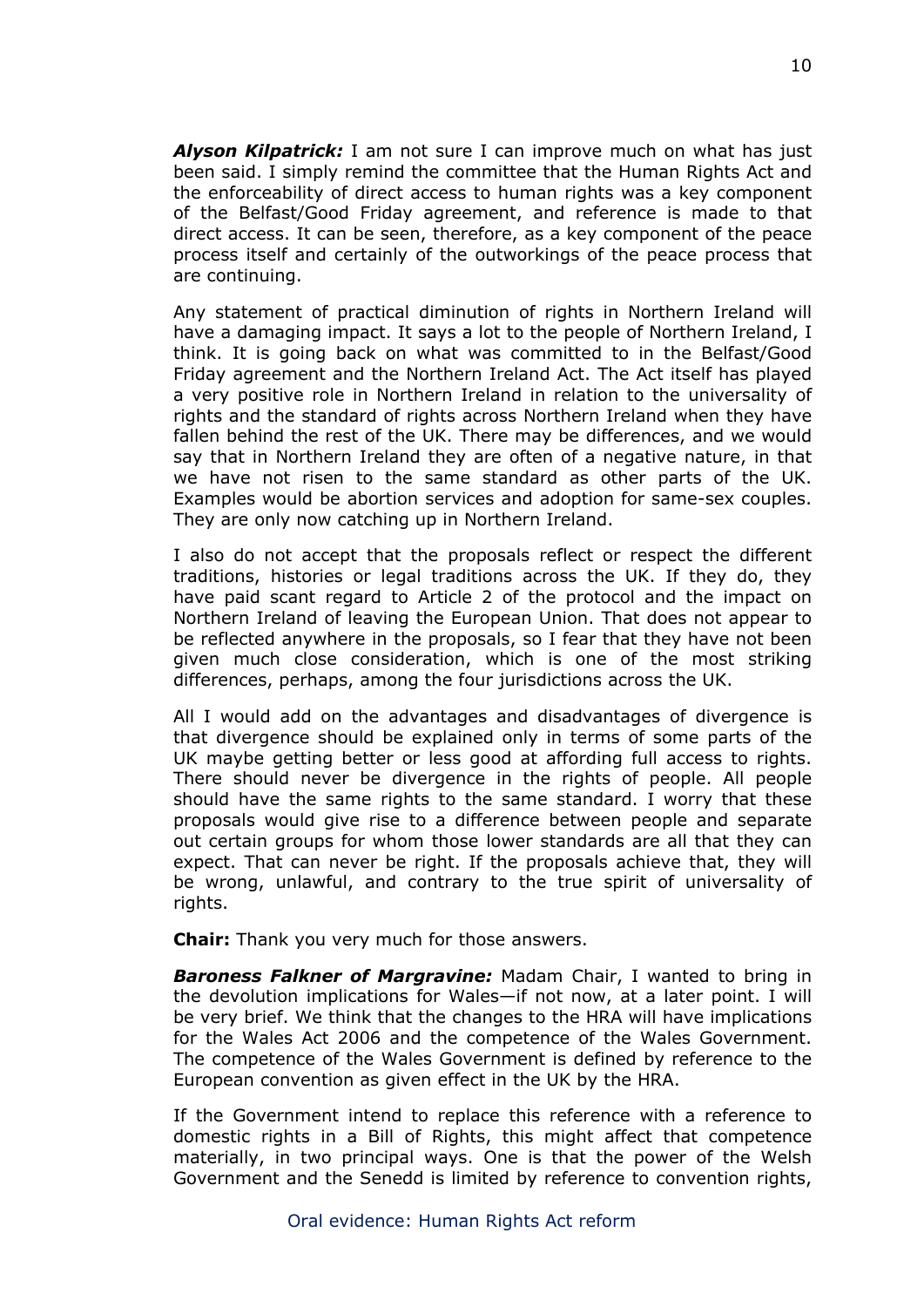which is the HRA and reflects the HRA, and observing and implementing obligations under the European convention is devolved, in paragraph 10(3) of Schedule 7A. So the obligation applies to all European convention rights "as they have effect for the time being in relation to the United Kingdom", so we do not quite understand how this would play out.

Moreover, the Wales Government, as I said, want to incorporate certain treaties. In addition, earlier this month on 3 May, the Welsh Counsel General, Mick Antoniw, stated that the Welsh Government intend to incorporate all UN human rights treaties the UK is party to into a Wales human rights Act, so they are wishing to move forward in that regard on their own.

Could I briefly address the advantages and disadvantages? We all accept that there is a universality element to human rights, and although the EHRC would generally absolutely respect the devolved nature and democracy nearer to where people live, differential rights create friction. As we have divergences—we do not know yet, but as we look forward we may well get forum shopping, as we have in so many different areas, and the development of different laws in Scotland, England, Wales and Northern Ireland. I will leave it at that.

**Chair:** In relation to the Human Rights Act, if you have any examples of forum shopping, could you write to us afterwards? I would be interested in following that up.

Q52 **Baroness Massey of Darwen:** I am a Labour Peer. I want to talk specifically about the Human Rights Act and Northern Ireland. This question is to Alyson. Thank you for your earlier comments, Alyson. Could you briefly outline the relationship between the European Convention on Human Rights and the Good Friday agreement and the wider peace process in Northern Ireland? How would the Government's proposals impact Northern Ireland's effectiveness in drafting its own Bill of Rights?

*Alyson Kilpatrick:* As I have probably made clear already, human rights and their incorporation directly into Northern Ireland law have been central to the peace process, and to people's acceptance of the peace process, and to transformation and a willingness to make rights universal. Of course, part of the issue in Northern Ireland was that rights were not universally enjoyed. I will leave it at that.

What the Human Rights Act has done already in Northern Ireland is respect rights in a very reasonable and balanced way. The courts and very responsible judges have, in my view, applied rights in a reasonable and balanced way precisely because of the Human Rights Act. There is no reason to get rid of it, given that there is every reason to retain it. One reason, certainly for Northern Ireland's purposes, is that it is central to the peace process. I do not think I am overstating it. You have other witnesses from Northern Ireland who, I am sure, will have a view on this.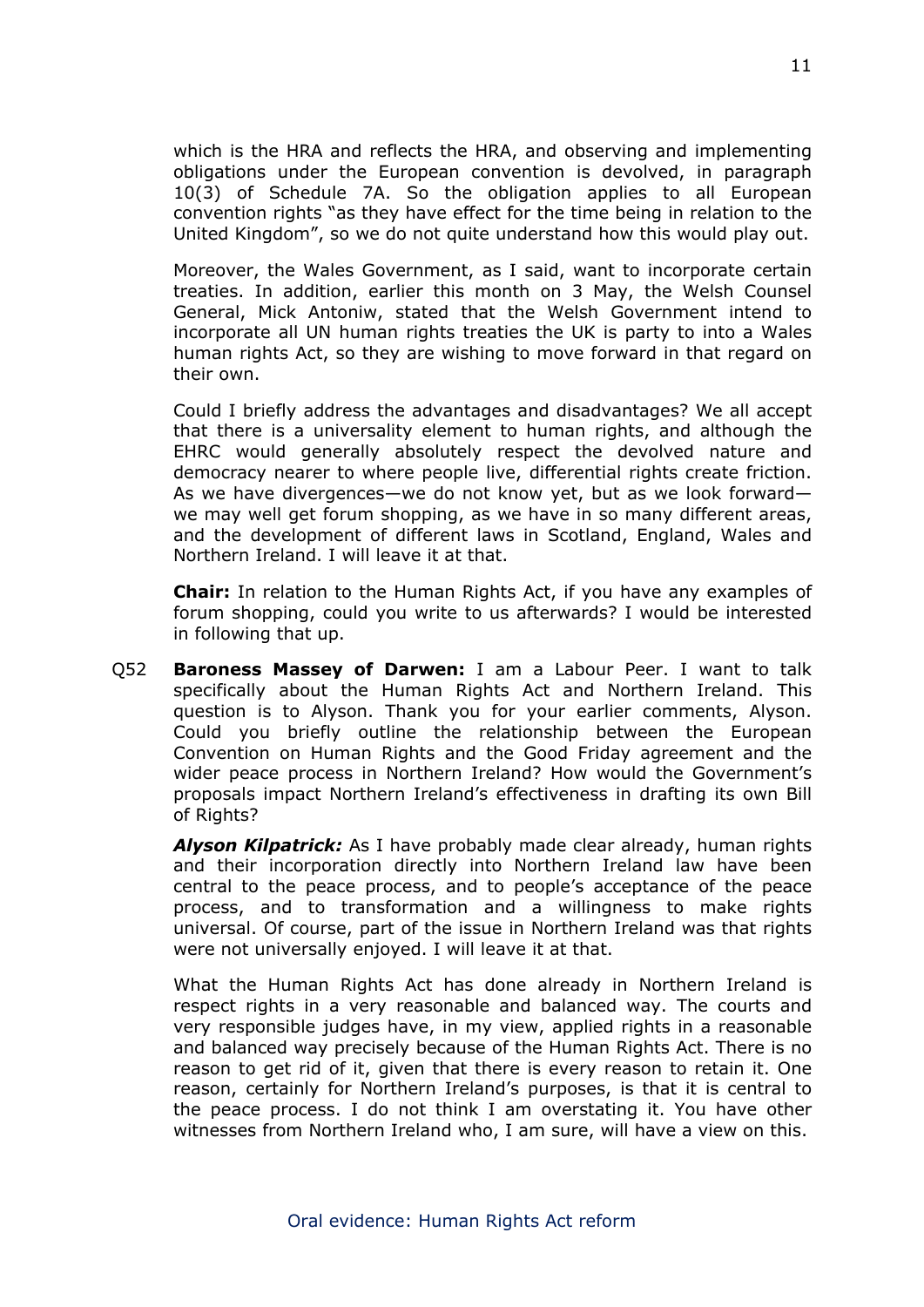It is not just symbolic; it has also had practical effect. There is a duty on the UK Government in the Belfast/Good Friday agreement to incorporate the convention into NI law, and it is an international treaty. There is further still to go, but the Government agreed to do and have done it. Saying that that will no longer be the case, or that it needs to be changed, sends a very dangerous signal in Northern Ireland.

To be fair to the Government, they recognised in the negotiations on leaving the EU how important this was to Northern Ireland—hence the special arrangement that was agreed—and that has not changed. The reasons for reaching that special arrangement and for having the protocol remain, so the Government should be very cautious about overturning any of those earlier commitments because of what it says domestically and internationally. We have a lot of international actors still interested in Northern Ireland and still giving great support to the ongoing peace process.

The fact that there is an enforceable framework of rights, accepted principles and standards that cannot be legislated against by the Assembly is also terribly important, practically and symbolically, in Northern Ireland. We would say that you meddle with great caution. If there is no case for remedy to the Act—we would say that there is not but there is every argument for keeping it as it is, the Act should remain. There can be no argument or justification for removing it. Please think about Northern Ireland. There is not much reference to Northern Ireland throughout the proposals, so our great concern during the withdrawal process has been set to one side or has changed, although I have not seen any evidence that it has changed.

**Chair:** Thank you. Lord Dubs will take that point a bit further.

Q53 **Lord Dubs:** Again to Alyson Kirkpatrick, are the UK Government's proposals consistent with their obligations in the Good Friday agreement to provide direct access to the courts and remedies for breaches of the European Convention on Human Rights, and if not, why not? There is a supplementary to that, which you have partly answered. Are the proposals compatible with Article 2 of the Northern Ireland protocol, which requires that there should be no diminution in the protection of rights in Northern Ireland as a result of the withdrawal from the European Union?

*Alyson Kilpatrick:* It would easy for me to answer that in the absence of more detail it is hard to say, but I think I probably can. I am certainly prepared to take the risk of saying what I think. It is complies neither with the commitment in the Good Friday agreement, nor with Article 2 of the protocol and the commitment in Article 2. It was a commitment to complete incorporation of the European Convention on Human Rights into Northern Ireland law. That has been reinforced in the withdrawal agreement by saying that there will be no diminution, and that in fact it will be keeping pace in relation to six key equality directives. So, no, is my short answer. These proposals do not sit easily with those commitments. I would go as far as to say—I am speaking only on my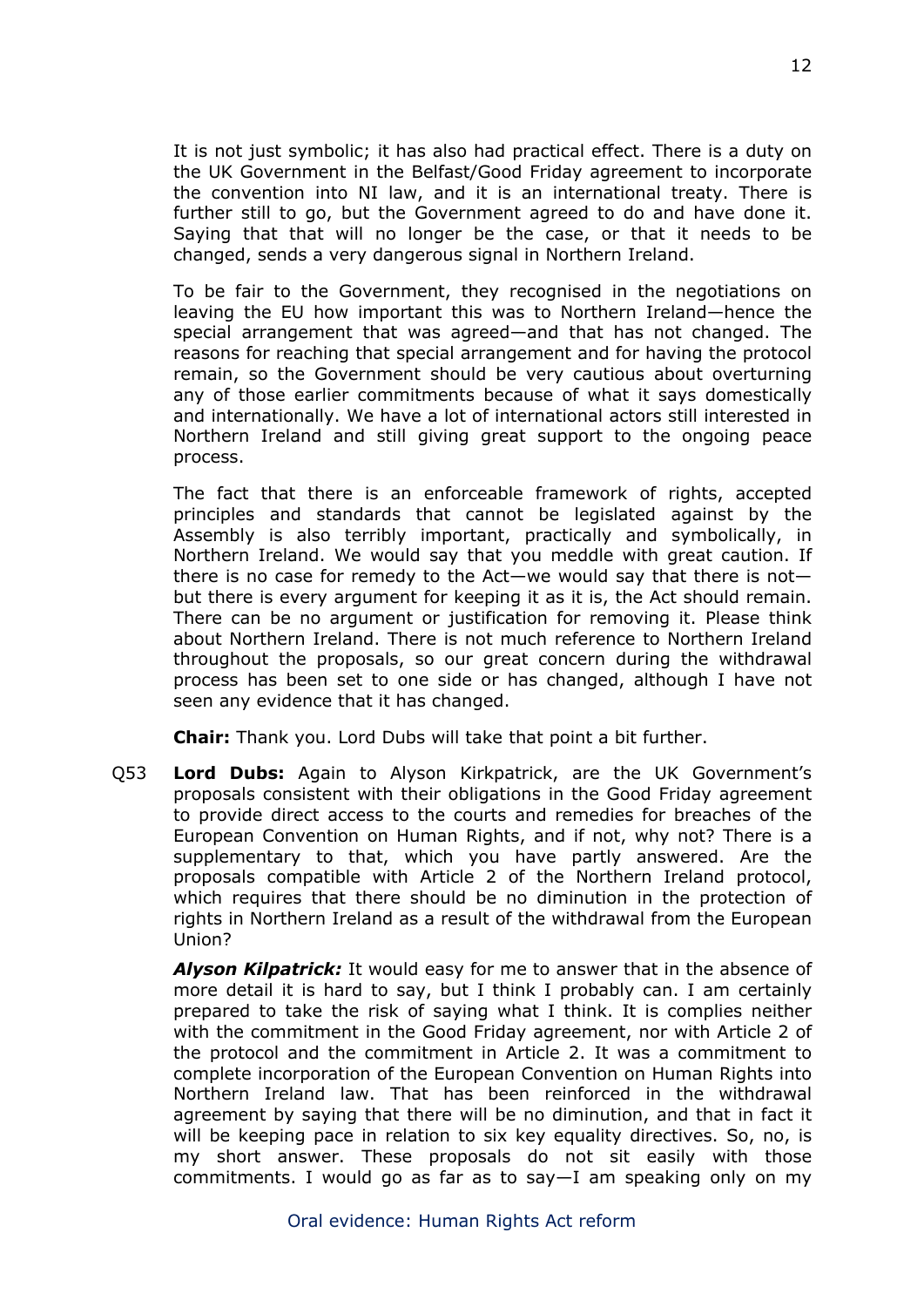own behalf as chief commissioner; I cannot speak for all the other commissioners—that it would be in conflict with Article 2 of the protocol. Did that cover all parts of the question?

**Chair:** It did, in a very clear way. Thank you very much. Joanna Cherry has the next question. She has joined us from having spoken in the Chamber earlier. Welcome, Joanna. Please put your question.

Q54 **Joanna Cherry:** My question is for Barbara Bolton, and it is about the Human Rights Act in Scotland. In your response to the Government's consultation, the Scottish Human Rights Commission stated that the Government's proposals could unsettle current devolution arrangements. Can you explain in what ways you think the current devolution arrangements could be unsettled by these proposals?

*Barbara Bolton:* Yes. The important point is that we are concerned about the potential for unsettling devolution because of the interrelationship between devolution and the human rights framework in Scotland, because the Human Rights Act is embedded into the Scotland Act, and the remit of the competence of the Scottish Parliament and the Scottish Government is set, including with reference to the content of convention rights.

However, those convention rights are defined with reference to the Human Rights Act. That creates a situation that is not given any recognition in the consultation briefing document, such that if there is a change to the content of those rights, at least in terms of how national courts are interpreting them, there could be a knock-on impact in terms of what that means for the remit of the Scottish Parliament and the Scottish Government. Again, that has been clarified and solidified over 20-plus years. We are now in a place where the Scottish Parliament, the Scottish Government, and public entities are all very comfortable with where those parameters are in general; there will always be hard cases.

What we are talking about now is potentially unsettling that principally by decoupling the national courts' interpretation of rights from the European Court of Human Rights' interpretation and that anchoring. Depending on how the national courts approach that—obviously there is a range of options in the consultation paper, and we do not know which ones will appear in the Bill or quite how national courts will approach it when they are given directions as to which sources they should turn to for interpretation—we could see ourselves in a situation whereby legislation that was issued by the Scottish Parliament right now that was found not to be compliant with the European convention rights could then be found to be compliant. However, that would put it in breach of the convention. So you could see Scottish Parliament legislation that is in breach of the convention but without a remedy in the national system, which is problematic and creates a raft of confusion and uncertainty, which could last for many years. Again, that would undermine human rights respect in culture.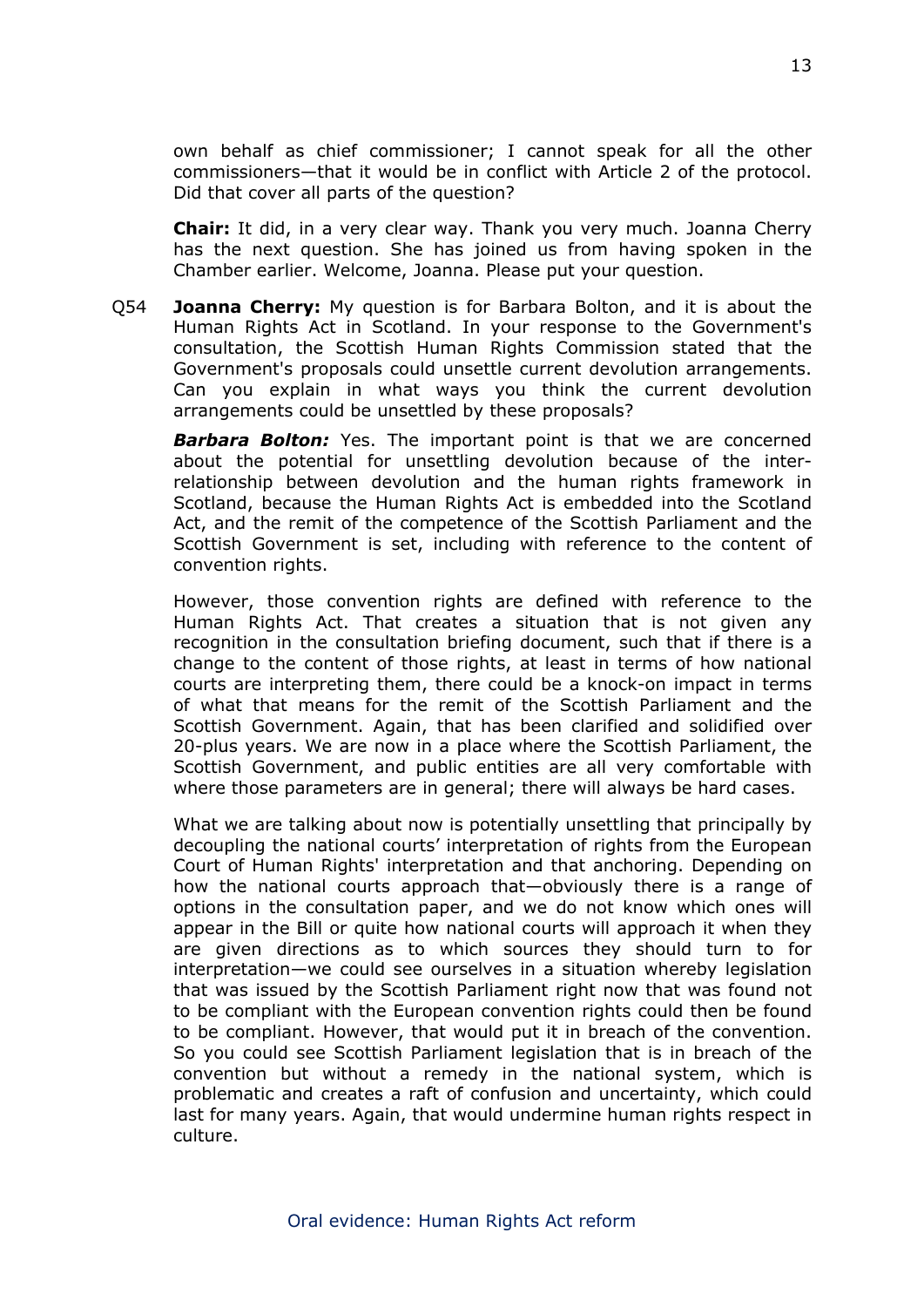There is another risk, which is that we could end up with parallel lines of jurisprudence. At the moment, people in Scotland who are victims of human rights breaches can take claims under the Human Rights Act and/or the Scotland Act. There is a parallel there, but it works because there is no divergence and there are linkages between the two.

If there were to be divergence—again, this is an area where there is real uncertainty, because the UK Government have not set out their proposals in detail—there would be all these questions regarding precedent under previous decisions interpreting the convention rights through the Human Rights Act. Under the Scotland Act, would they follow that precedent or would they depart from that and apply the new line of jurisprudence under whatever replaces the Human Rights Act? Either way, there are no good outcomes. The outcomes, one way or another, are uncertainty and confusion, which undermines the human rights framework.

**Joanna Cherry:** If the Human Rights Act is going to be repealed, the definition of convention rights in the Scotland Act will require to be amended.

*Barbara Bolton:* This is it. There is no recognition of that in the paper, and no suggestion that there will be any change to the Scotland Act. If that is workable, we would support that in the sense that it retains the definition of human rights that applies to the Scotland Act and to the competence, but that is unlikely to be workable in practice.

**Joanna Cherry:** Equally, if you had convention rights under the Scotland Act for devolved matters but different rights under a British Bill of Rights for reserved matters, you would have the situation that Baroness Falkner alluded to earlier whereby people in Scotland whose human rights are breached could look to the ECHR, provided it was a devolved matter, but people in Scotland and across the UK whose human rights were breached in relation to a reserved matter could only look to the British Bill of Rights. Then you would have what I think you called parallel lines of jurisprudence, which could be quite confusing.

*Barbara Bolton:* Yes, I think it would add another level of complexity to what is already a complex situation, where people are taking claims that concern devolved or reserved matters—again, with the backdrop that any of those cases could end up at the European Court of Human Rights, because the UK is staying in the convention. We would be talking about divergence on the national level and, again, a greater burden on rights holders to pursue their claims all the way to the European Court of Human Rights, which is precisely what the Human Rights Act was intended to address.

**Chair:** Looking further at the implications of what you have said in those very interesting answers, we go to Lord Singh for the next question.

Q55 **Lord Singh of Wimbledon:** I am a Cross-Bench Member of the House of Lords. Should the Government seek the consent of the Scottish Parliament, the Welsh Senedd and the Northern Irish Assembly before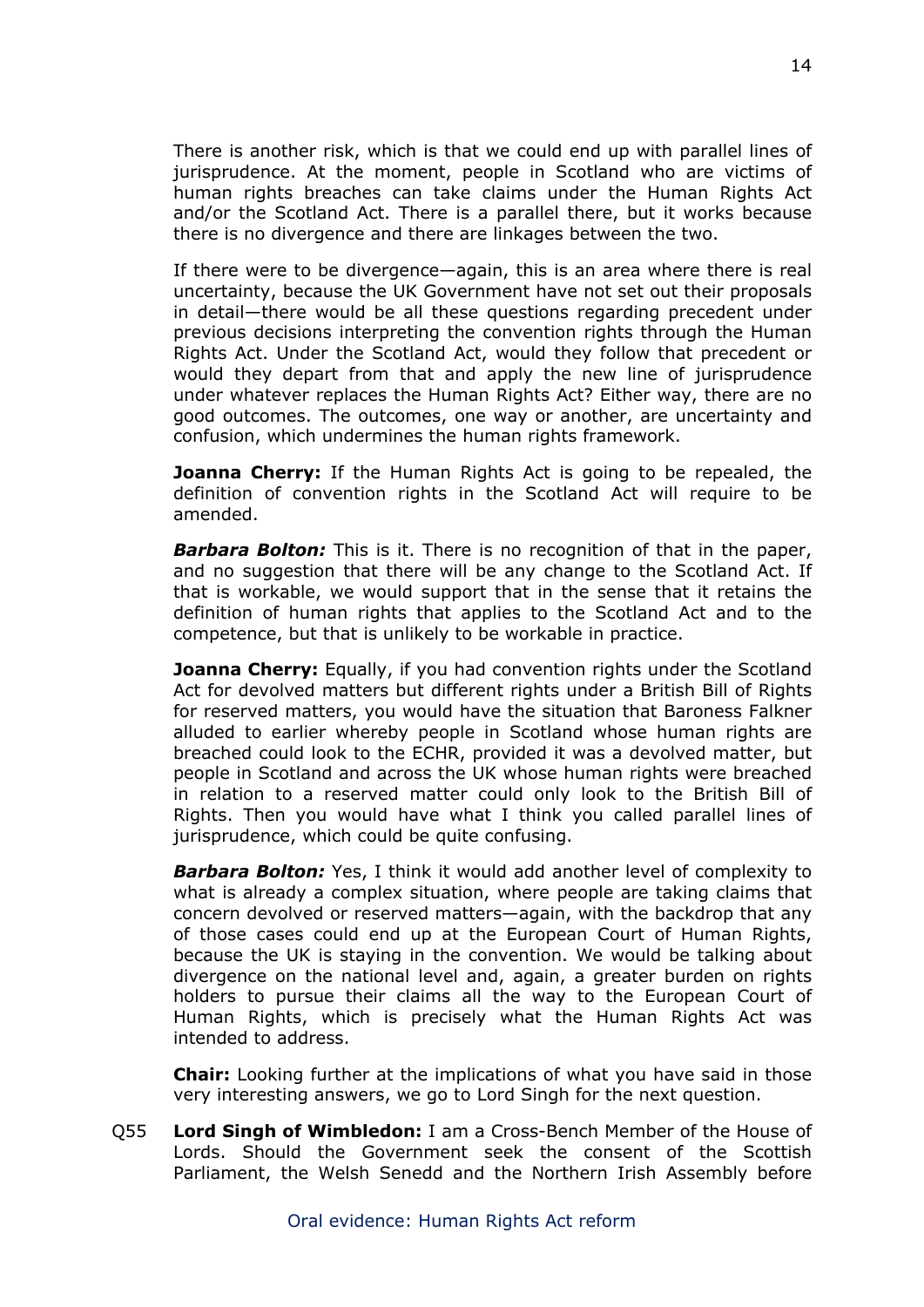they reform the Human Rights Act? If so, why?

*Alyson Kilpatrick:* Yes, that would be more democratic. It would also recognise that there are different potential impacts across the devolved nations. It would give an opportunity for argument on the specific impact on Northern Ireland. Enforceability of the convention has an impact on other law in Northern Ireland, which merits special consideration by the democratically elected representatives of Northern Ireland, who I think would then be able to engage and consult with the stakeholders in Northern Ireland.

There is one caveat to that, which might sound flippant. I have to say, hand on heart, that I would be fearful of asking for consent to improve rights. I almost want it both ways: I want it to require consent so long as I am fairly confident that the four nations will refuse to consent to reform of the Human Rights Act. That is how strongly we feel about it in Northern Ireland. As a matter of principle, Northern Ireland has to be considered, and the Government have suggested that that is what they trying to do: that they are trying to pay due regard to the different traditions across the UK. If that is right, they must listen to the devolved nations.

**Lord Singh of Wimbledon:** Consent is one thing. It is something else.

*Alyson Kilpatrick:* Hence my caveat. I am being a bit feeble.

**Lord Singh of Wimbledon:** You are being equivocal on consent.

*Alyson Kilpatrick:* I am being equivocal on consent, because I am certainly old enough to think of a number of occasions when requiring consent to certain things initially looked like a good idea but ended up being to everyone's great disadvantage. But if the principle is that there is a serious impact on a devolved nation that has its own representatives and own stakeholders, they must be consulted and their views must be taken seriously.

**Lord Singh of Wimbledon:** Opinions can be taken seriously and you have been very fair and open about your view on consent. Thank you.

**Chair:** Shall we hear from Scotland about that? Do you feel there should be consent?

*Barbara Bolton:* Yes, I would generally agree. They should not reform the Human Rights Act in relation to Scotland without consent. I do not mean to step into political or constitutional matters there. I am very much focused on the remit of an NHRI for the protection of human rights. One of the key ways in which we protect human rights in Scotland is through the Human Rights Act. There is no appetite in the Scottish Government, the Scottish Parliament or across civil society for these regressive reforms. As I outlined previously, not only would this involve legislating in a devolved area on the implementation of human rights, but it could affect the remit, the competence, of the Scottish Government and Scottish Parliament, giving another reason why consent ought to be